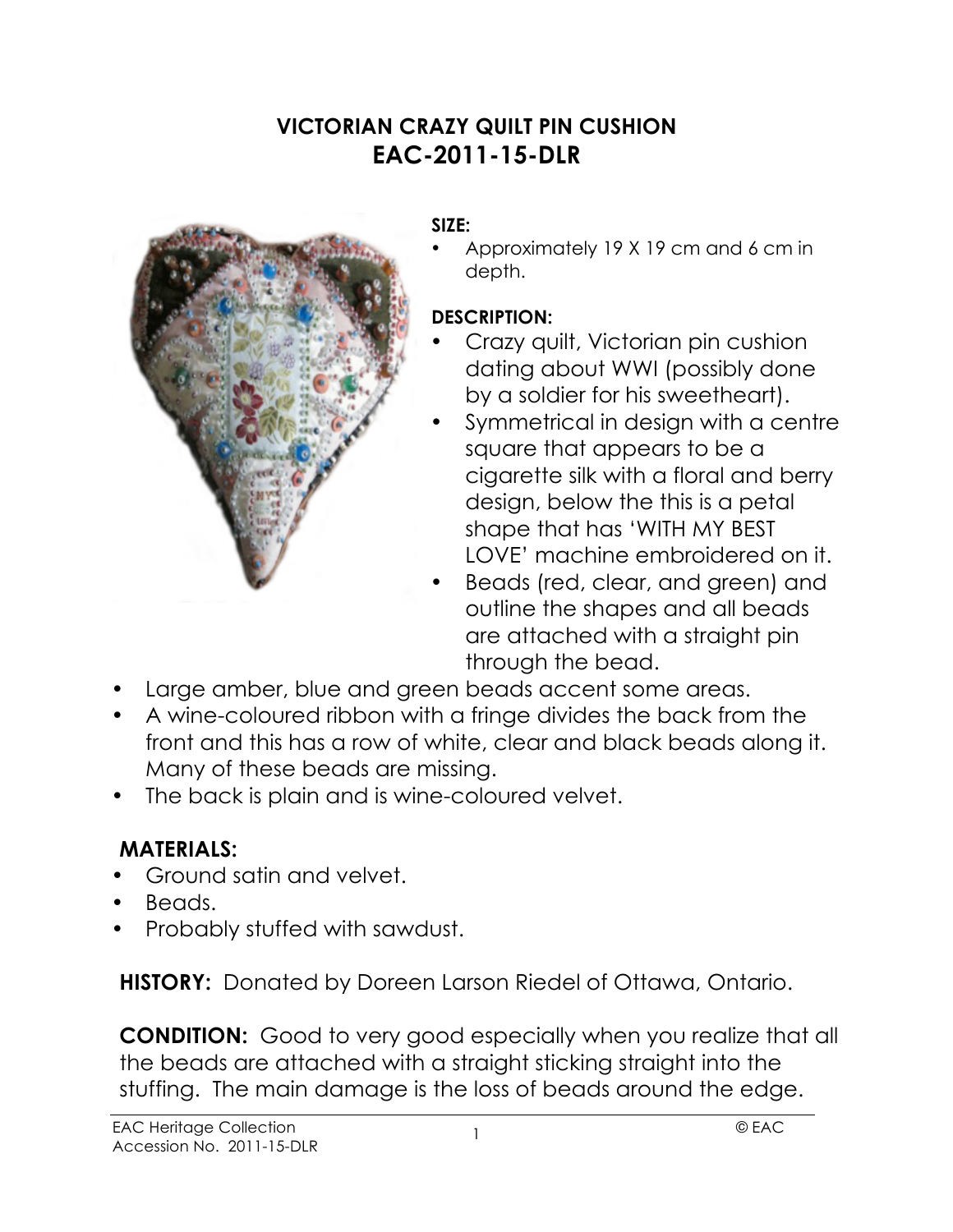**TREATMENT:** Store in acid-free conditions in a box of its own.



*Back of the pincushion*

## *By ReBecca Paterson*

Queen Victoria has been given credit for introducing the craft of producing pincushions to send to soldiers and sailors serving away from home. Often called "Sweetheart Pincushions," they were also made by soldiers and sailors from the Boer War and WW1. It is indicated that kits were produced containing all the materials needed to make the cushion. The solider or sailor who was homesick or recovering from injuries would have something to keep his hands busy with plus a token to express his feelings for a wife or girlfriend. The cushions were meant to be a decorative art for the home, not so much as a tool for the sewing box. Due to the rarity of existing cushions, it may be that not all were treasured. There is some thought the cushion may also have been made for commercial trade.

The cushions were made of heavy materials, cotton, canvas, or velvet, and were normally sewn on a sewing machine and firmly stuffed with sand or sawdust so the pins would not fall out. On top of the cushion a design would have been outlined using steel pins, glass beads, and sequins, and sometimes embroidered with threads. Over time the pins would have rusted and deteriorated fibres, likely also being a cause for the rarity of existing cushions. Besides woven silk ribbons for decoration it was common to use a decorative paper / cloth called cigarette silk. Cigarette silks were included in packs of cigarettes as an advertising practise in the late 19th century to the very early 20th century. Some of the silks were paper whereas others were paper-backed cloth. The unique feature of the silks were the pictures that were printed or painted on them. They were similar to trading cards and collected in sets of flowers, animals,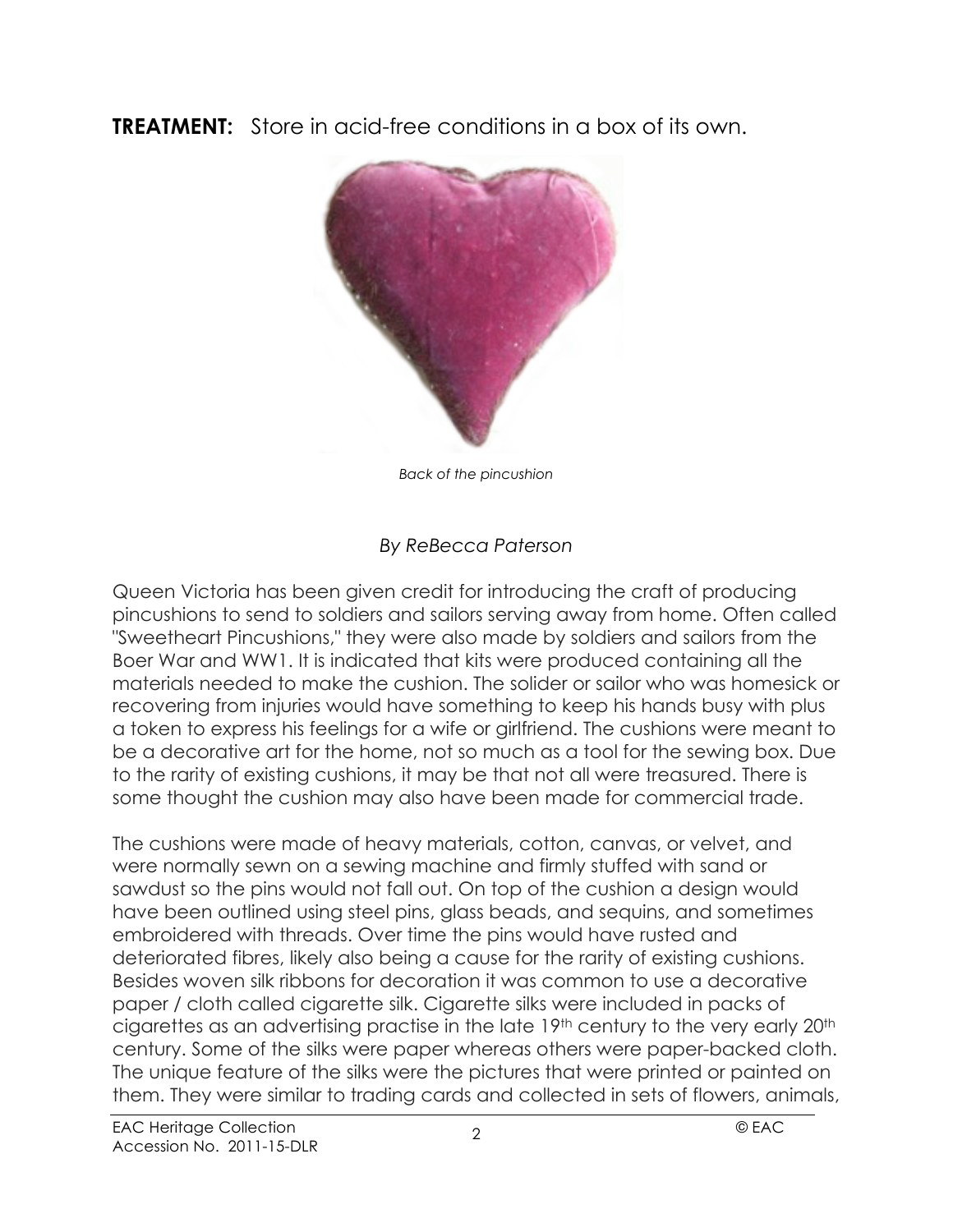people, objects, flags, and – during the wars – military insignias. Women collected the silks to use them in quilts and needlework. Many of the pincushions in collections today have silks showing regiments, battalions, and ships' insignias. The love poems and other inscriptions on the smaller ribbons were either woven fibers or paper. Other items to be found on the pincushions were snippets of photos of people and places plus hand embroidery on cloth that were attached in the same way as the other decorations, using straight pins and beads. In some cases, outline designs were embroidered directly onto the cushions. The general size of the cushions was between 17 cm to 20 cm in height and width. The common shape was a heart but occasionally squares or stars were used.

The Victorian pincushion in the EAC Heritage collection was donated by Doreeen Lawson Riedal from Ottawa. It is 19 cm x 19 cm x 6 cm and is in fairly good condition with very little distortion to the embellishments and trim. There are a few pins and beads missing and the trim along the top edge is tattered. There are two noticeable ribbons secured on the cushion. Both are finely woven; this may have been done on the Stevengraph loom. The Stevengraph, invented by British Thomas Stevens who patented it in 1864, is a loom to weave silk into finely woven pictures and inscriptions that were used for wall hangings, pictorial bookmarks, illuminated ribbons, badges, and accessories. One weaving company, J.J. Cash (established in 1836), was well known for the work that it produced using the Stevengraph and, by changing with the times, they still produce ribbons, name tapes, and badges into the 21st century. The centre ribbon, in a similar style as other Cash designs, has finely woven flowers in a dark red, green leaves, and light mauve berries. (*There is also some fine printing at the left-hand corner obscured by pins and beads that reads in part "ore happy be".)* Considering the possible age of the cushion the colour is still very bright. The second ribbon, also woven, states "With my best love". The cushion front is made of twill with layers of twill and velvet and the back is velvet. The edge is trimmed with a ribbon and may have had lace at one time. The whole cushion may be stuffed with sawdust. This cushion does show pin marks on the center ribbon indicating it was not just decorative art but was used to hold pins or needles.

It is difficult to date the EAC pincushion but due to the higher end materials that were used, the design, and the lack of any reference to the military or a war, it is possible that it was made for commercial trade after WW1. The trend of making these Sweetheart Cushions all but vanished by the 1920s.

Researching the history of the Sweetheart Pincushion was bit of a challenge. A search through a number of books about embroidery, needle art, and weaving come up empty. A Google search on the Internet showed a few websites and